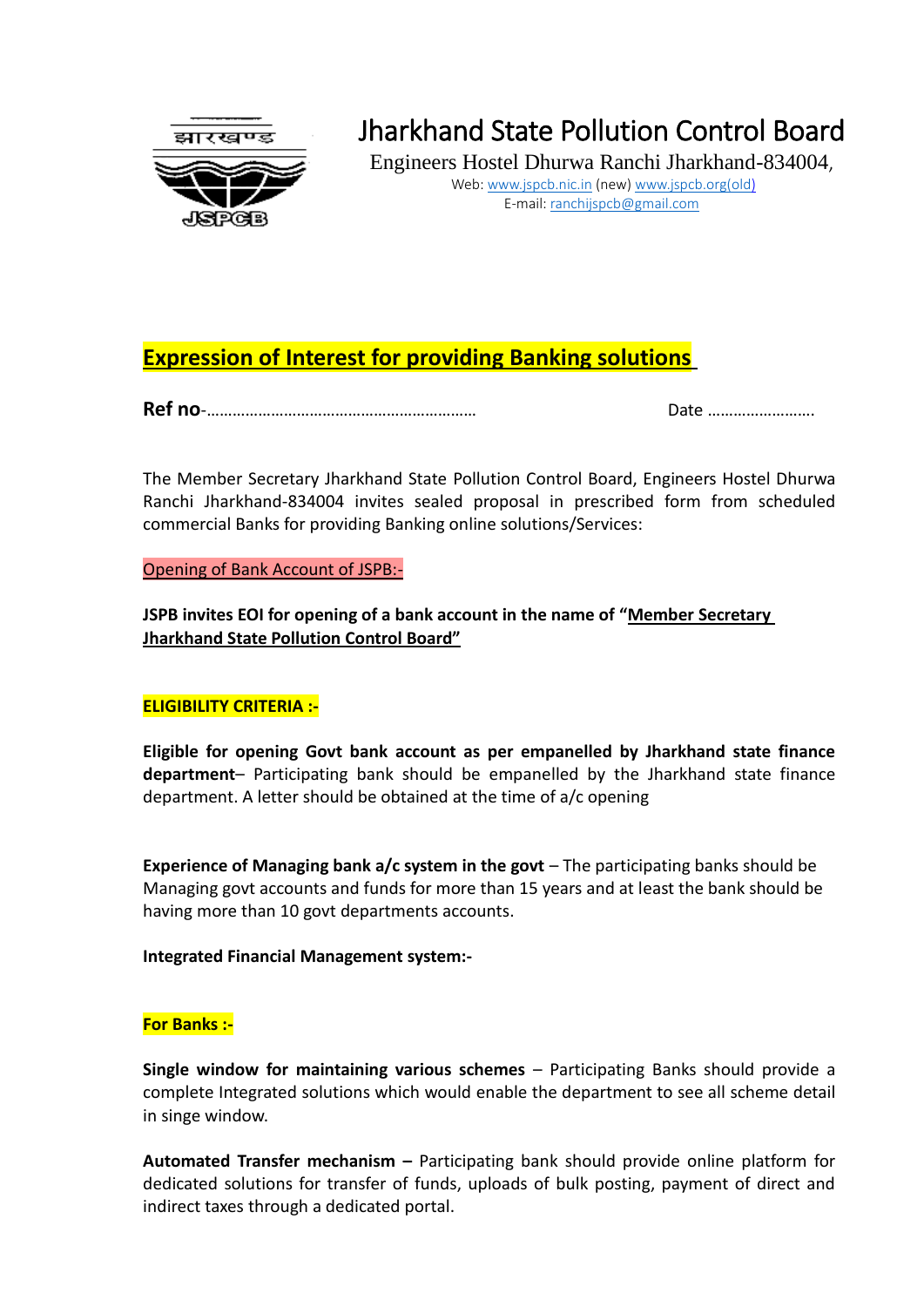**Real time MIS**- Solutions to be provided for reconciliation of funds basis Real Time.

**Creation of Dashboard** – Dashboard to be created which help department in getting all financial information on hand.

**Tender Management** – E Tender facility should be provided by participating bank.

**Bank Guarantee management system and advising online** – Online BG verification system and 3 months prior BG expiry intimation to be provided by the participating banks.

**Tally Accounting** – Reconciliation of Bank accounts on Real time basis.

**Manpower availability to facilitate the system**- Dedicated manpower to handle the transfer mechanism, Tender management and BGMS.

**Pension fund management system** – Facility for handling pension fund for department if they have should be provided in detail by participating bank

**Asset Management** – collection of cheque and transaction ease facility should be provided.

**Auto sweep of higher ROI (rate of interest) -** Facility wherein a substantial amount would be auto sweep out post reaching a threshold limit to gain better interest.

**Expected Return / slab wise** – Expected return on FD ROI, please provide slab wise.

#### **FOR EMPLOYEE -**

**HRMS system for Employees** – Advanced HRMS system for employee salary detail/breakup, marking attendance. Leave application, management of encashment of leaves and other useful staff related services.

**Group Mediclaim Facility**- Quotation for contributory and non contributory group Mediclaim facility for a minimum cashless claim facility of 5 lakhs.

**Accidental death cover –** Accidental death protection cover for the employees for a minimum amount of 10 lakhs.

**Free demat / trading a/c –** Access to the employees to invest hazel free in stocks and sip. The access should be absolutely free of cost

**Debit card features** – Participating bank should provide Debit card features for employee opening Salary Account with respective bank.

**Free ATM cash withdrawals** – Access to free Cash withdrawal across any bank's ATM.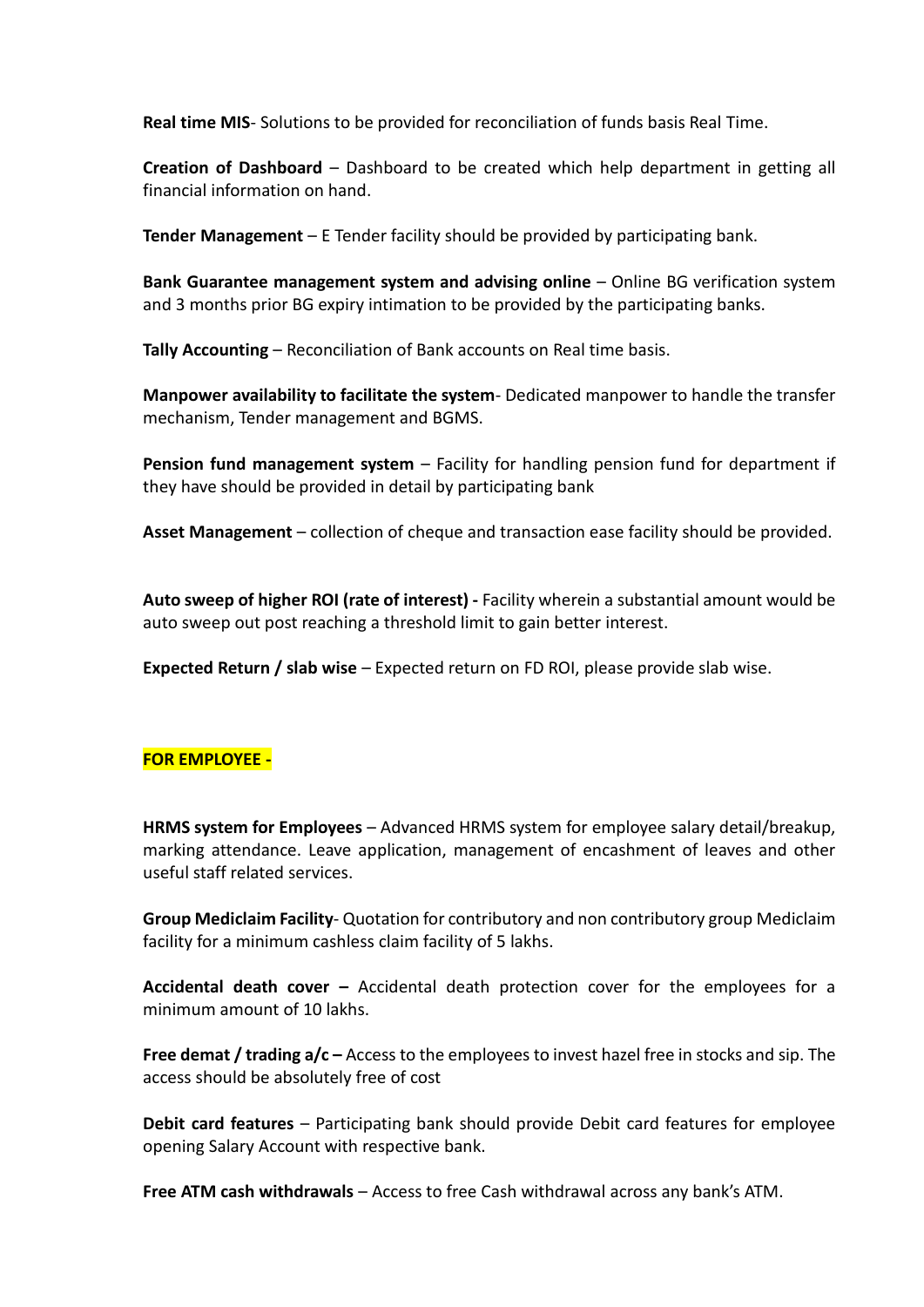| <b>ELIGIBILITY CRITERIA -</b>                                                                                                                                                                                                                                                                                                                                                                                                                                                      |  |
|------------------------------------------------------------------------------------------------------------------------------------------------------------------------------------------------------------------------------------------------------------------------------------------------------------------------------------------------------------------------------------------------------------------------------------------------------------------------------------|--|
| 1. Eligible for opening Government Bank<br>empanelled<br>Account<br>as<br>per<br>by<br>Jharkhand State Finance Department.<br>2Experience of managing bank A/c<br>system in the Govt. (years of experience<br>& no. of projects)                                                                                                                                                                                                                                                   |  |
| <b>REQUIREMENTS-</b>                                                                                                                                                                                                                                                                                                                                                                                                                                                               |  |
| Financial<br>Integrated<br>Management<br>System $-$<br><b>FOR BANKS-</b>                                                                                                                                                                                                                                                                                                                                                                                                           |  |
| 1. Single Account for maintaining<br>various schemes.<br>2. Automated transfer mechanism<br>3. Real time MIS<br>4. Creation of dashboard<br>5. Tender Management<br>6. Bank Guarantee Management<br>System and Advising online.<br>7. Tally Accounting<br>8. Manpower<br>availability<br>to<br>facilitate the system.<br>9. Pension<br>Fund<br>Management<br>System.<br>10. Asset Management<br>11. Auto Sweep of higher ROI(rate<br>of interest)<br>12. Expected return/slab wise |  |
| For Employees -<br>1. HRMS system for employee.<br>2. Group Mediclaim facility<br>3. Accidental death cover<br>4. Free Demat and trading account<br>5. Best in class Debit card<br>6. Free ATM cash withdrawals                                                                                                                                                                                                                                                                    |  |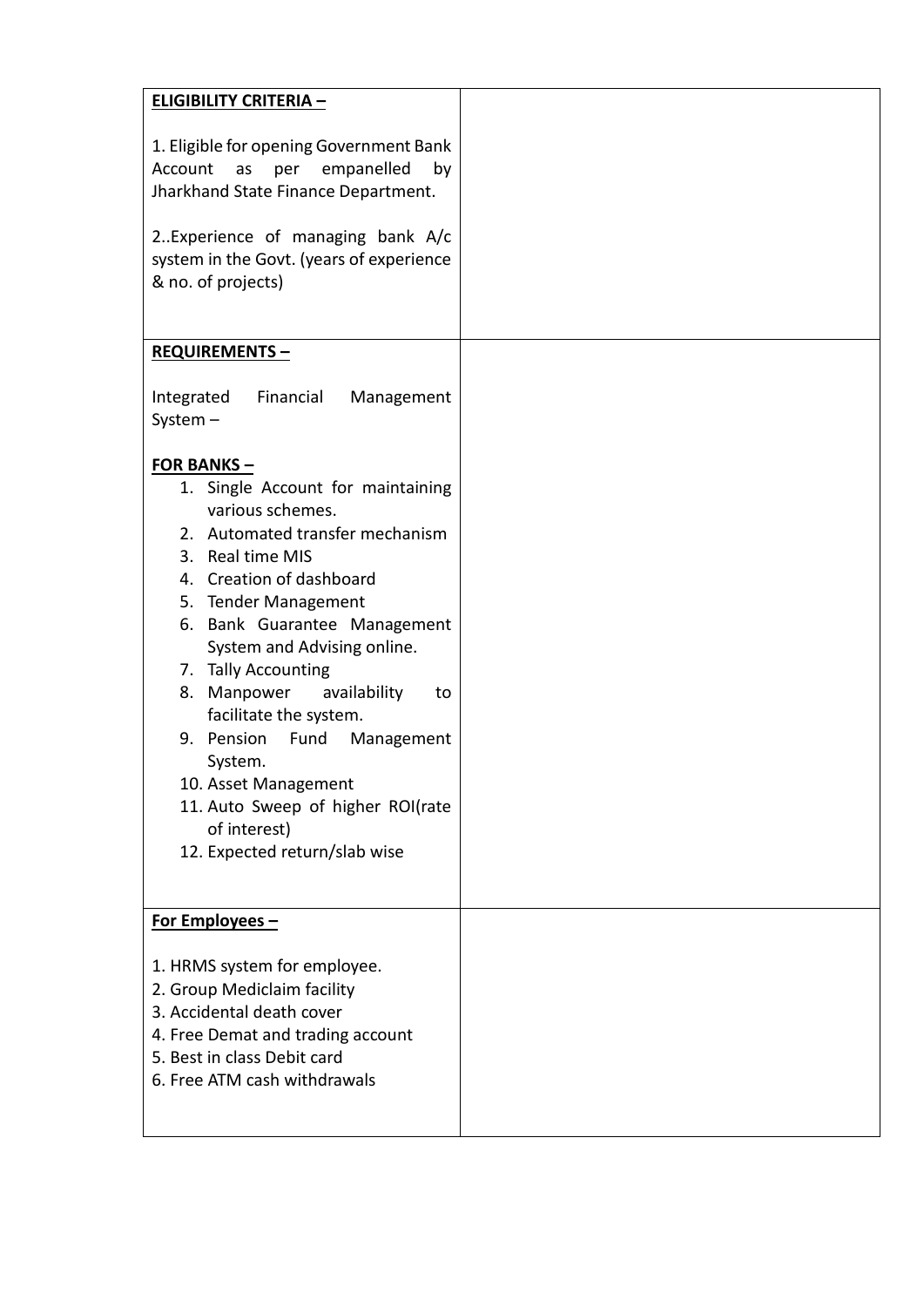### **IT SOLUTIONS -**

**Grievances Redressal procedures and Timelines** – Participative bank should provide timeline and process if any grievance happen.

**Additional Features in software** – Kindly provide additional feature if one can apart of above feature.

**Uptime Assurance of the System** – Participating bank should provide assurance of least network failure and success ration.

**Cyber Security Measures** – Transparent Cyber security as per approved banking norms by RBI guideline.

**Development, Operation and Maintenance charges at no cost** -Participating bank should provide this facility with no cost.

**About Key partner for software development, maintenance & operation** – IT solution/software should be provided by approved vendor by bank.

**Accessibility of Bank server with JAP- IT/NIC Jharkhand- Delhi/**JSAC – Bank server should be compatible for integration with JAP – IT/NIC Jharkhand – Delhi/JSAC.

Participating Banks please submit the EOI as per the follwing format

#### **BIDDER AND BID DETAILS**

| <b>Bidder Details</b>                                        |  |
|--------------------------------------------------------------|--|
| Zonal/Regional Office in Jharkhand                           |  |
| Details of branches in Jharkhand                             |  |
| E-mail Id, IFS Code & Telephone/Fax<br>No. of Branch Office. |  |